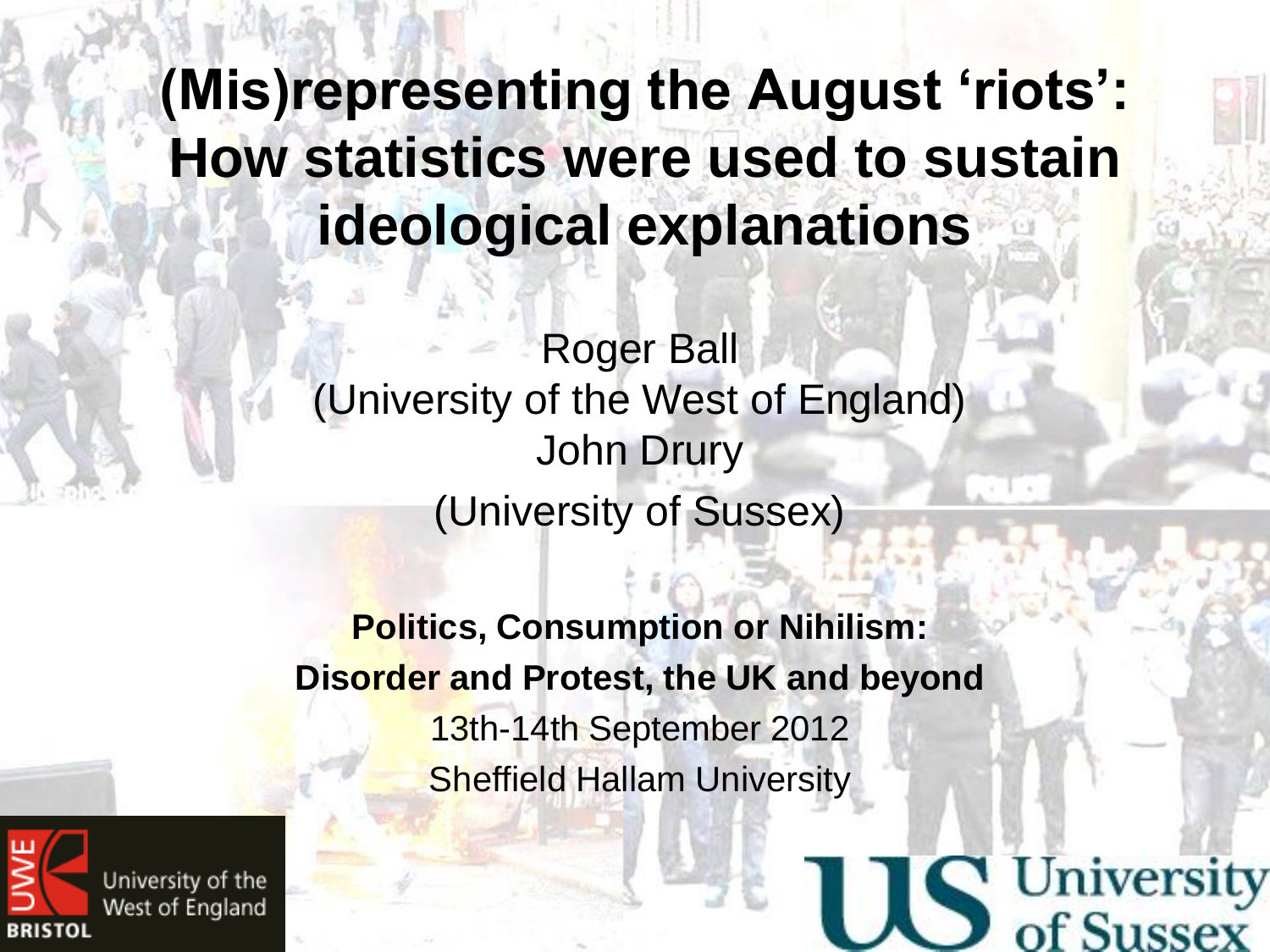## Aims

• To critically analyse the way figures were used to support two kinds of quasipsychological accounts of the English 'riots' of August 2011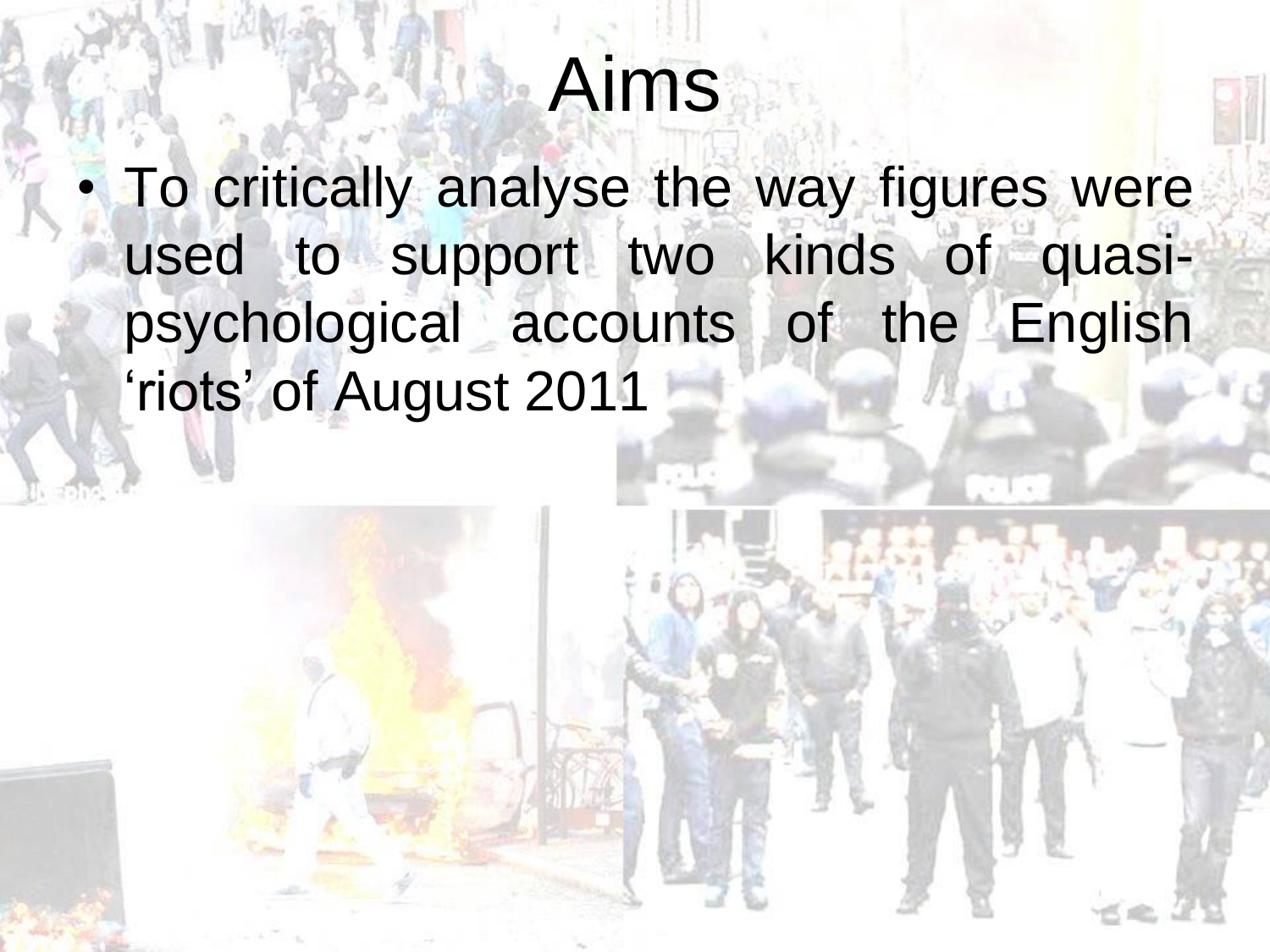Two kinds of accounts of the 'riots':

1. The rioters characterized by certain **(uncivilized) predispositions**: distinctive family upbringing, 'underclass', gang membership, criminal characters:

Justice Secretary, Kenneth Clark:

• *'the hardcore of the rioters were in fact known criminals. Close to three quarters of those aged 18 or over charged with riot offences already had a prior conviction… In my view, the riots can be seen in part as an outburst of outrageous behaviour by the criminal classes – individuals and families familiar with the justice system, who haven't been changed by their past punishments.'*

• *'existing criminals were on the rampage.'*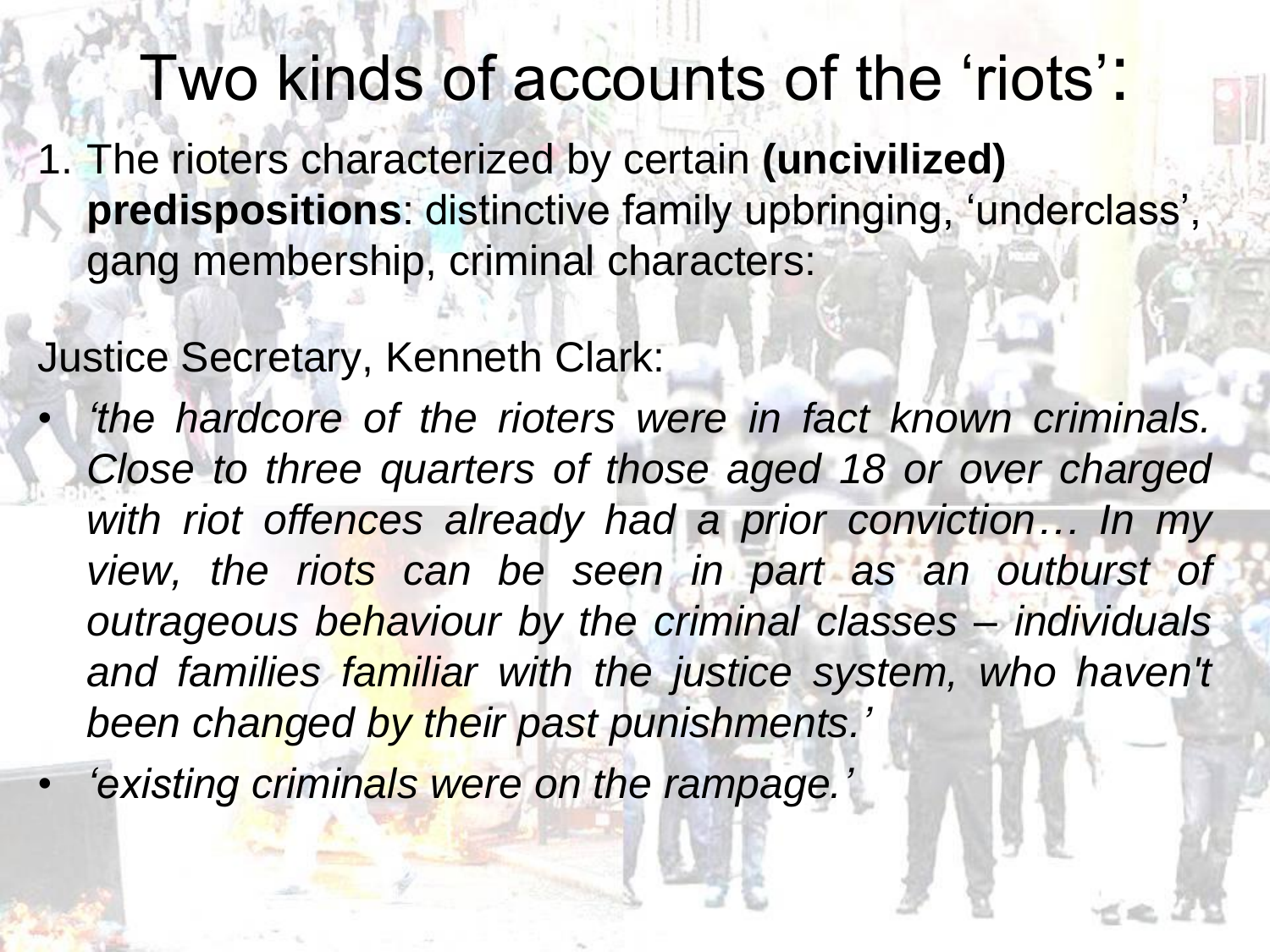## Two kinds of accounts of the 'riots':

- 2. Damage to property was typically irrational, mindless, gratuitous or **indiscriminate** :
- Rioters 'attacked their own community'
- 'Local shops' and 'family businesses' destroyed
- Arson attacks on private properties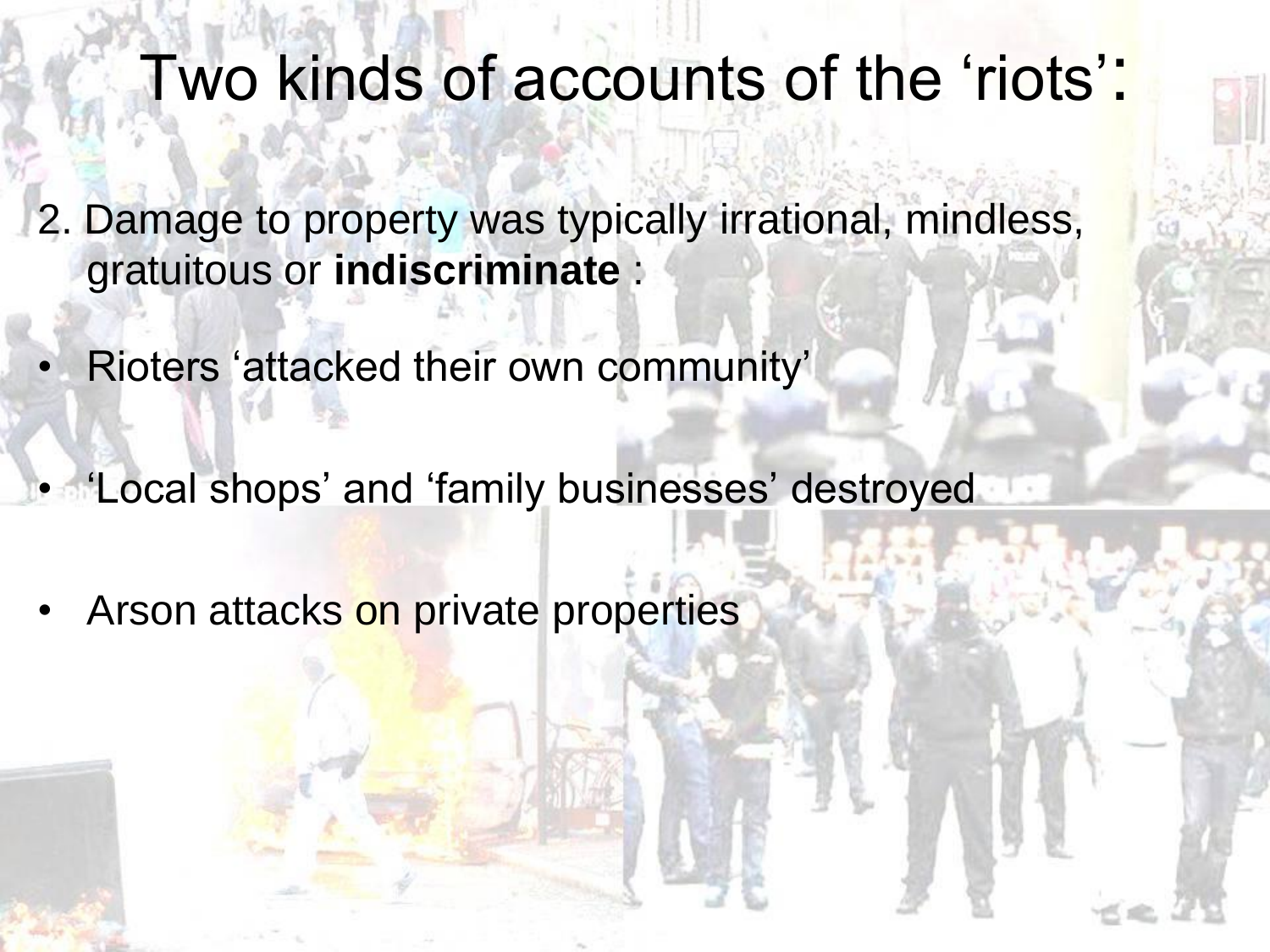### Echoes of 'classic' **theories of crowd psychology**…

- The emphasis on 'criminal characters' echoes **'convergence'** explanations:
	- Allport: 'riots' occur because of individual predispositions
	- 'Riff raff' explanations for the US urban riots
- The emphasis on 'mindlessness' and indiscriminate destruction echoes **'submergence'** explanations:
	- Le Bon: generic susceptibility to loss of self, loss of control and tendencies to destruction in crowds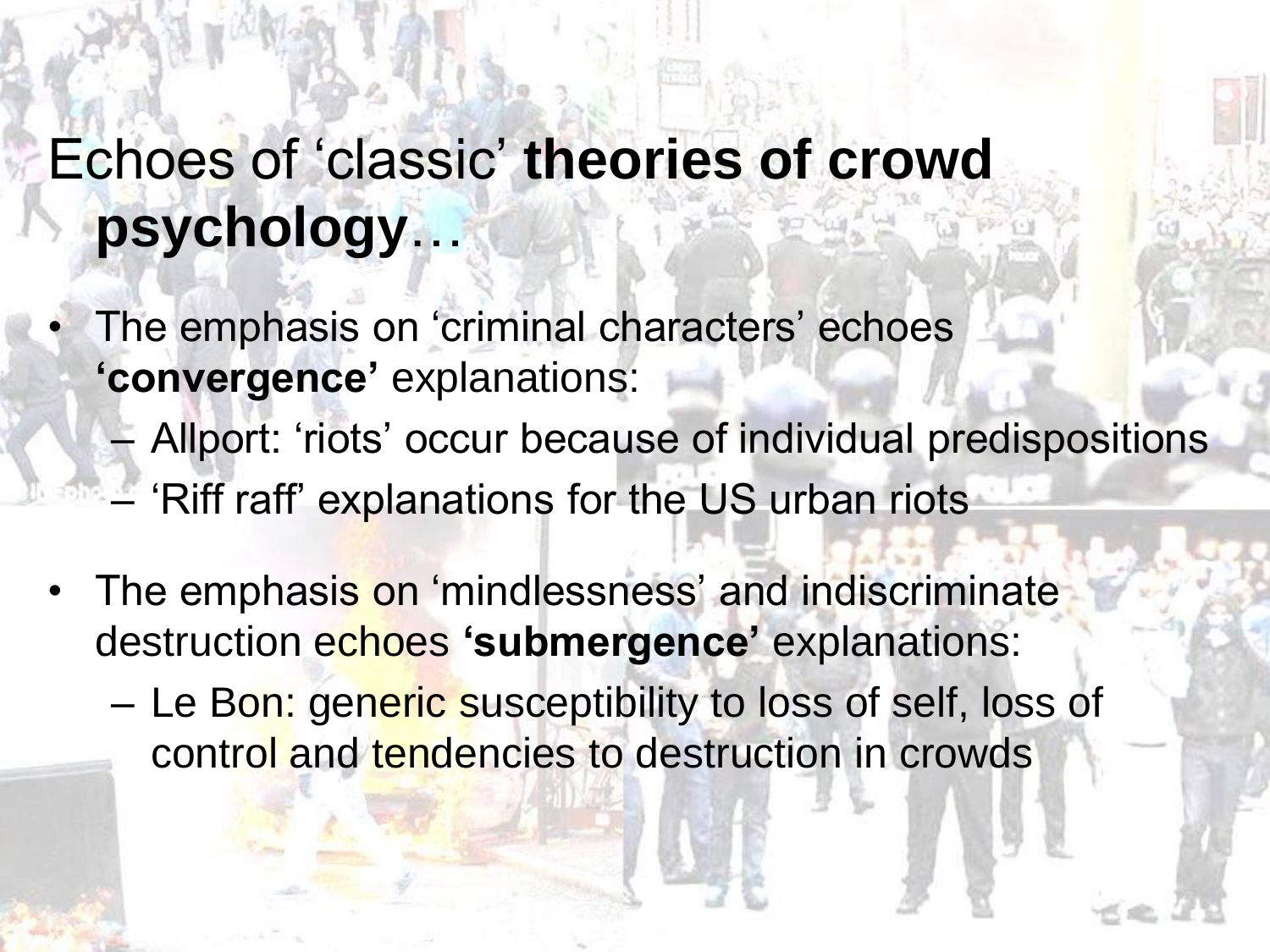- 'Classic' theories of crowd psychology are flawed
	- US urban 'riot' participants found to be relatively educated and representative of others in the ghetto
	- Violence in 'riots' is typically targeted and patterned; anonymity does not lead to a loss of control
- 'Classic' theories of crowd psychology are **ideological** 
	- Explaining 'riots' in terms of simply rioters' characteristics detracts from problems in wider society
	- Characterizing riots as 'mindless' is used to justify coercion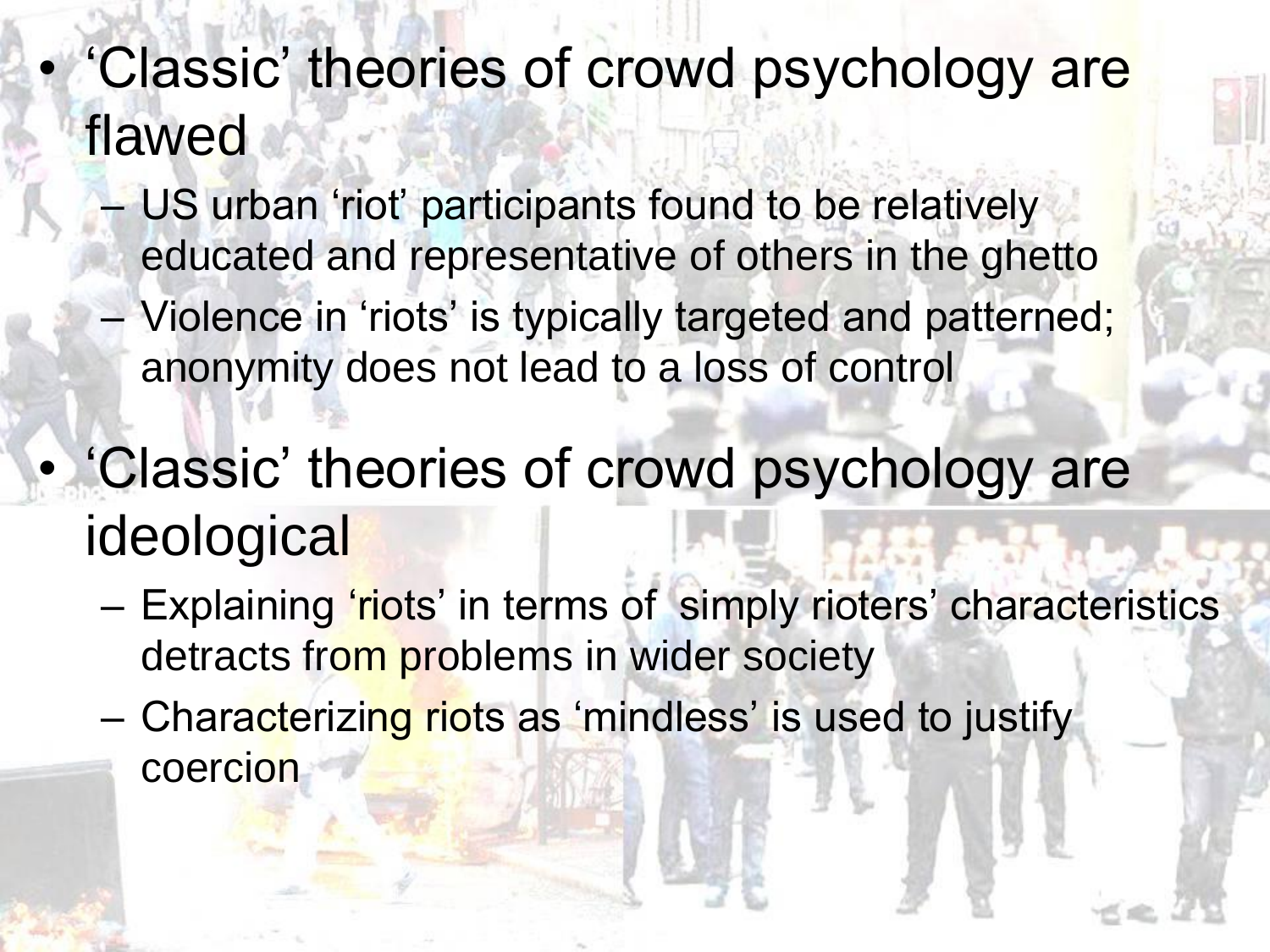#### **Statistics used to explain the 'riots' as a convergence of individuals with uncivilized predispositions**

'Criminals' and 'criminality' as recurrent theme

•

- Not simply descriptive of the events (as 'crimes') • Justice Secretary Kenneth Clark and Home Secretary Theresa May:
- *'the hardcore of the rioters were in fact known criminals. Close to three quarters of those aged 18 or over charged with riot offences already had a prior conviction…*
	- *'they were career criminals'* – *'existing criminals were on the rampage'* – *'what underlay it was criminality'*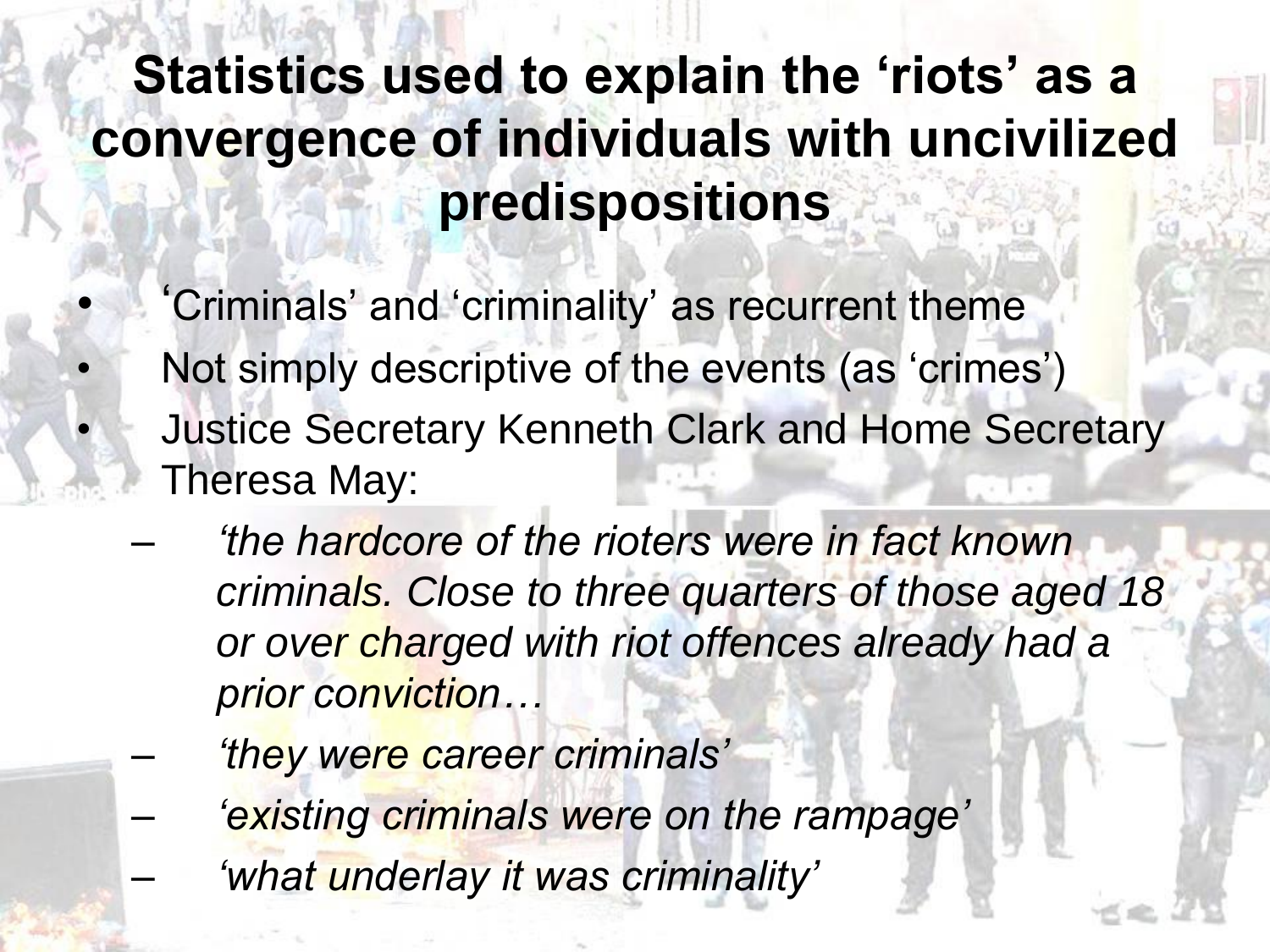

**Figure 1**. Persons arrested and/or brought to court as a result of the disturbances (MoJ)

**1.** Most of those arrested hadn't been brought to court.

Clark's stats on criminal records only refer to those brought to court.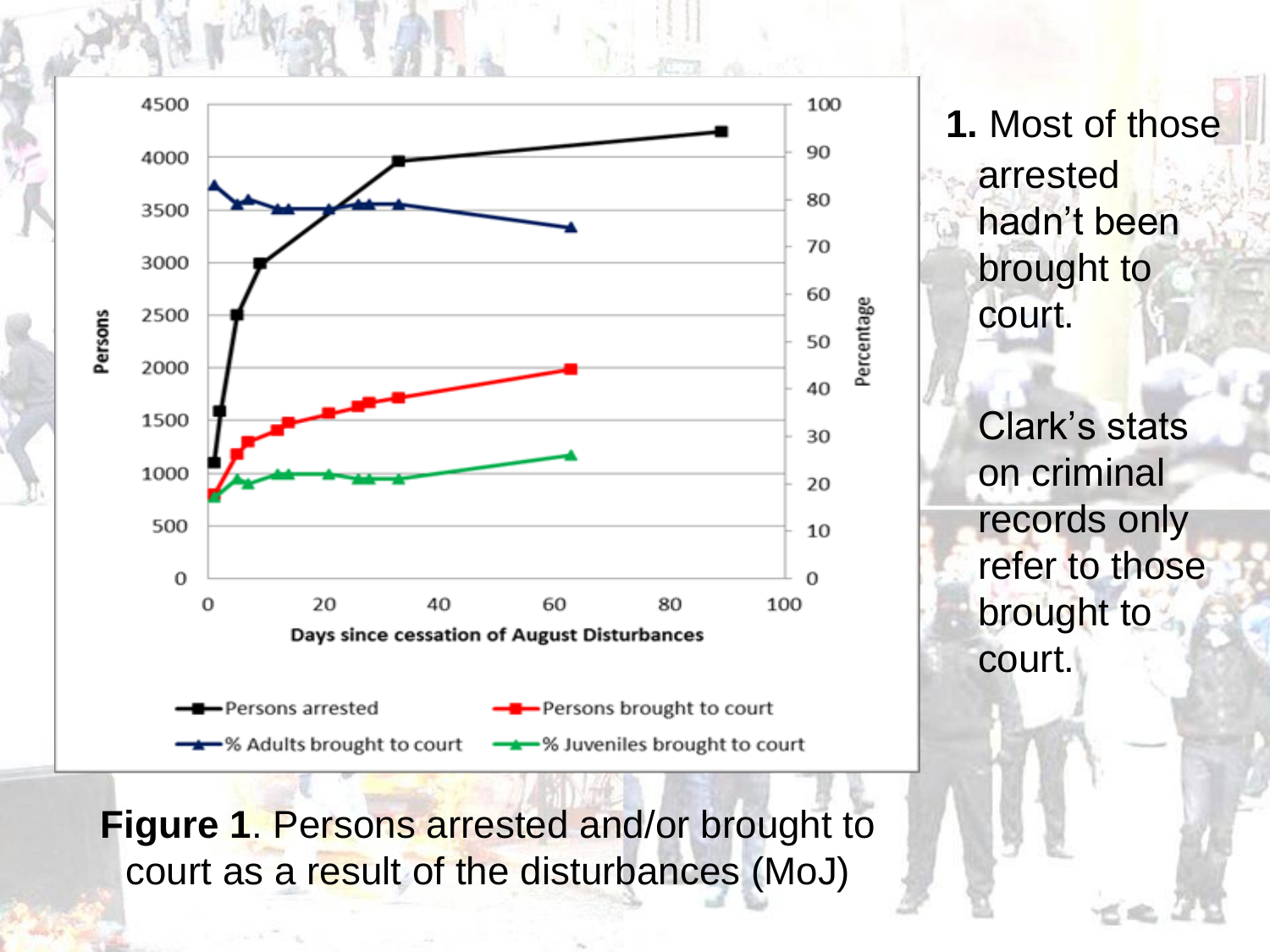

**2.** Rate of arrests was very high in the 10 days following the riots.

> By this time, the police had studied very little of the 250K hours of CCTV.

What was the basis of the

**Figure 1. Persons arrested and/or brought to arrests?** court as a result of the disturbances (MoJ)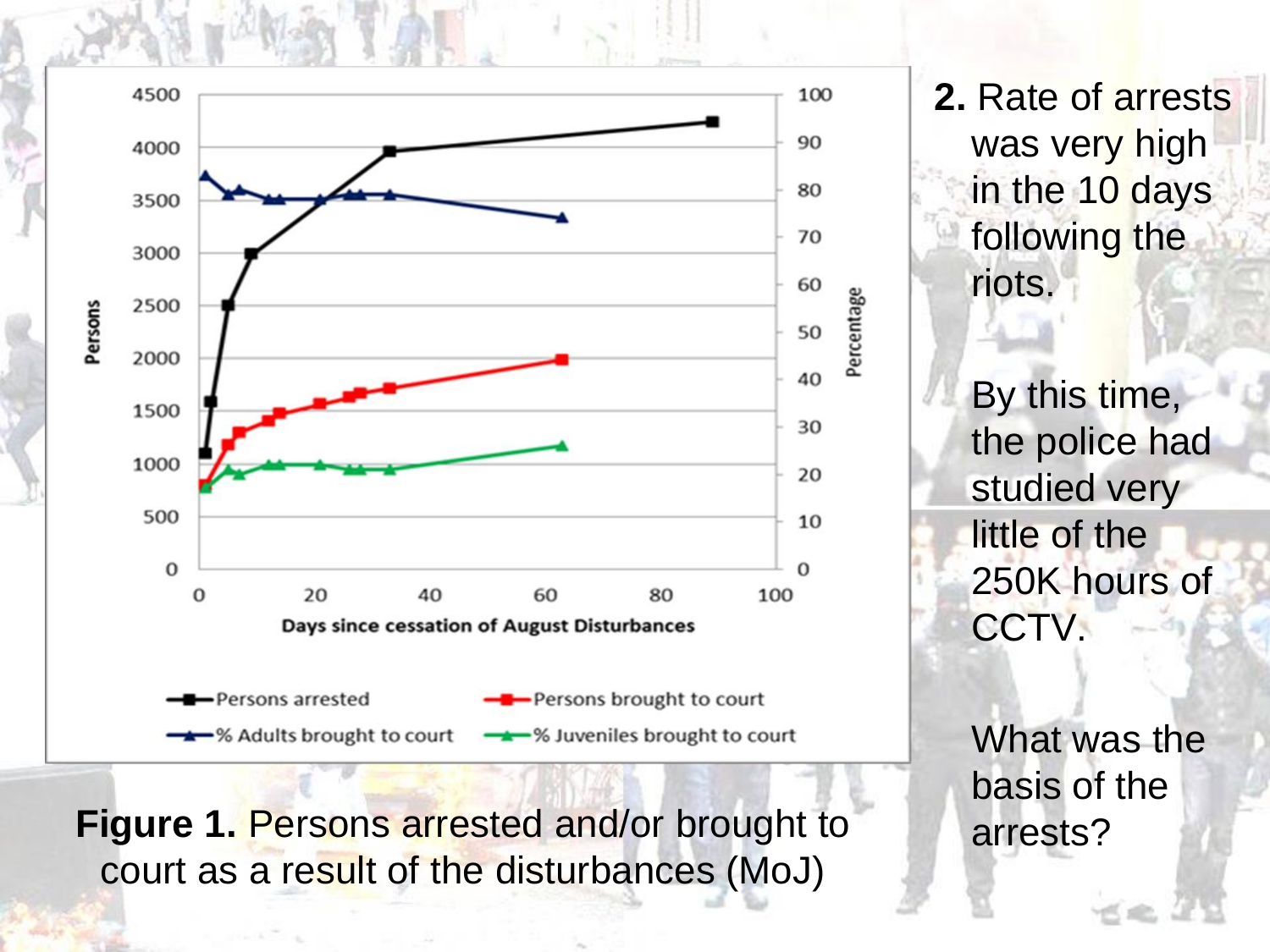

**Figure 1.** Persons arrested and/or brought to court as a result of the disturbances (MoJ)

**3.** Over time, the fraction of **juveniles** brought to court increased, while the fraction of adults decreased. **Juveniles** typically have fewer offences. This suggests police were relying on past criminal records rather than content of crime committed.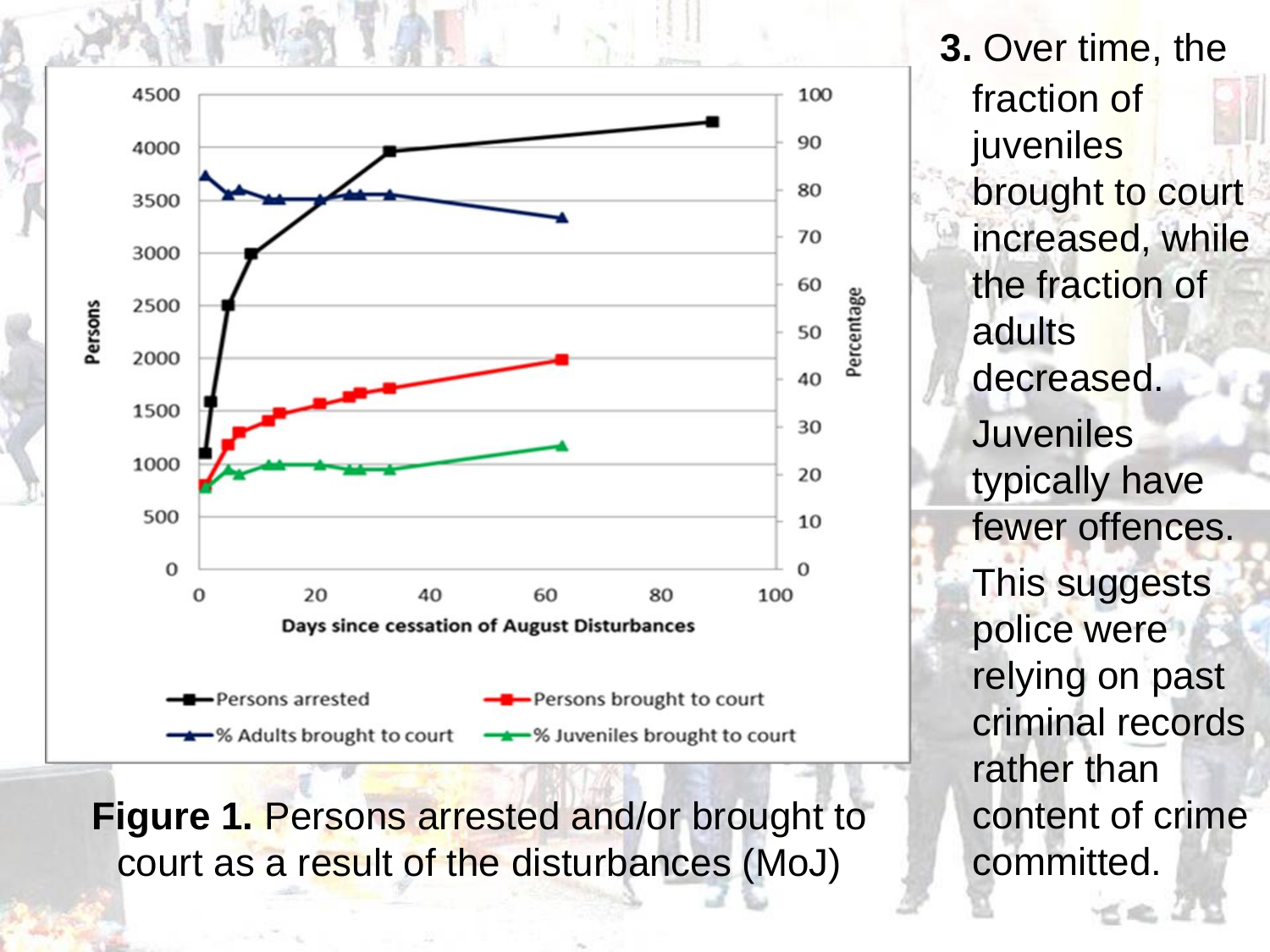

- $\rightarrow$  August disturbances 2011: % persons with previous caution or conviction
- -12 months to March 2011 all court cases: % persons with previous caution or conviction

**Figure 2.** Previous criminal histories of those brought before the courts after the riots (MoJ data)

75% of those brought to court after the riots had a previous criminal conviction. Since 77% of those brought before the court for all offences in 2010-11 also had previous convictions, this was used to claim that the rioters were typically 'already criminals'. BUT this assumes that the *process* of identifying and making arrests was unproblematic **and**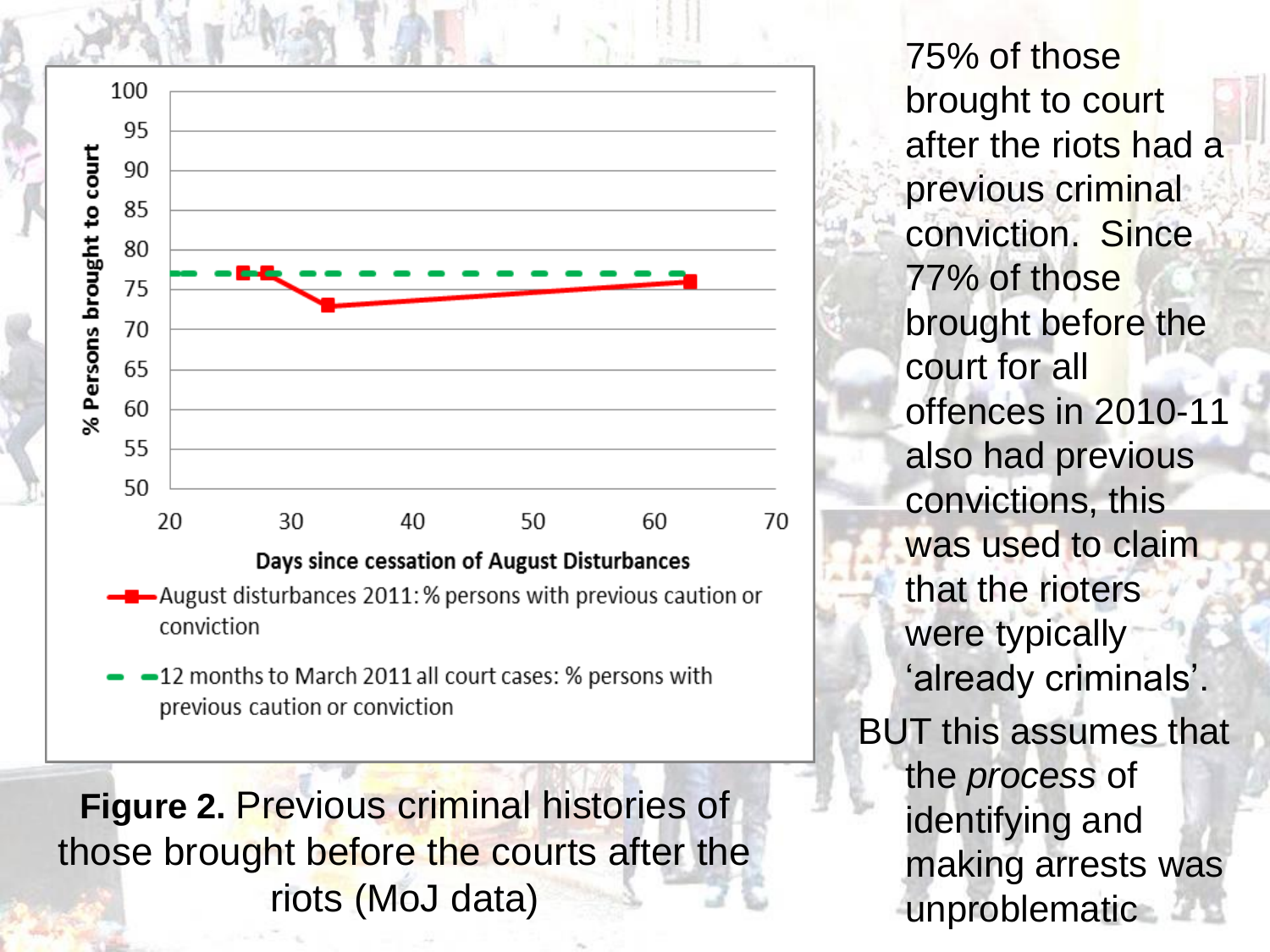## **The process problem**

- Police sources admitted they were under pressure to make a lot of arrests
- They did so even when they were not confident they'd have the evidence to press charges
- Under pressure, the easiest way to do so was to concentrate on those people they already knew about or had information on
- Use of CCTV only exacerbated the bias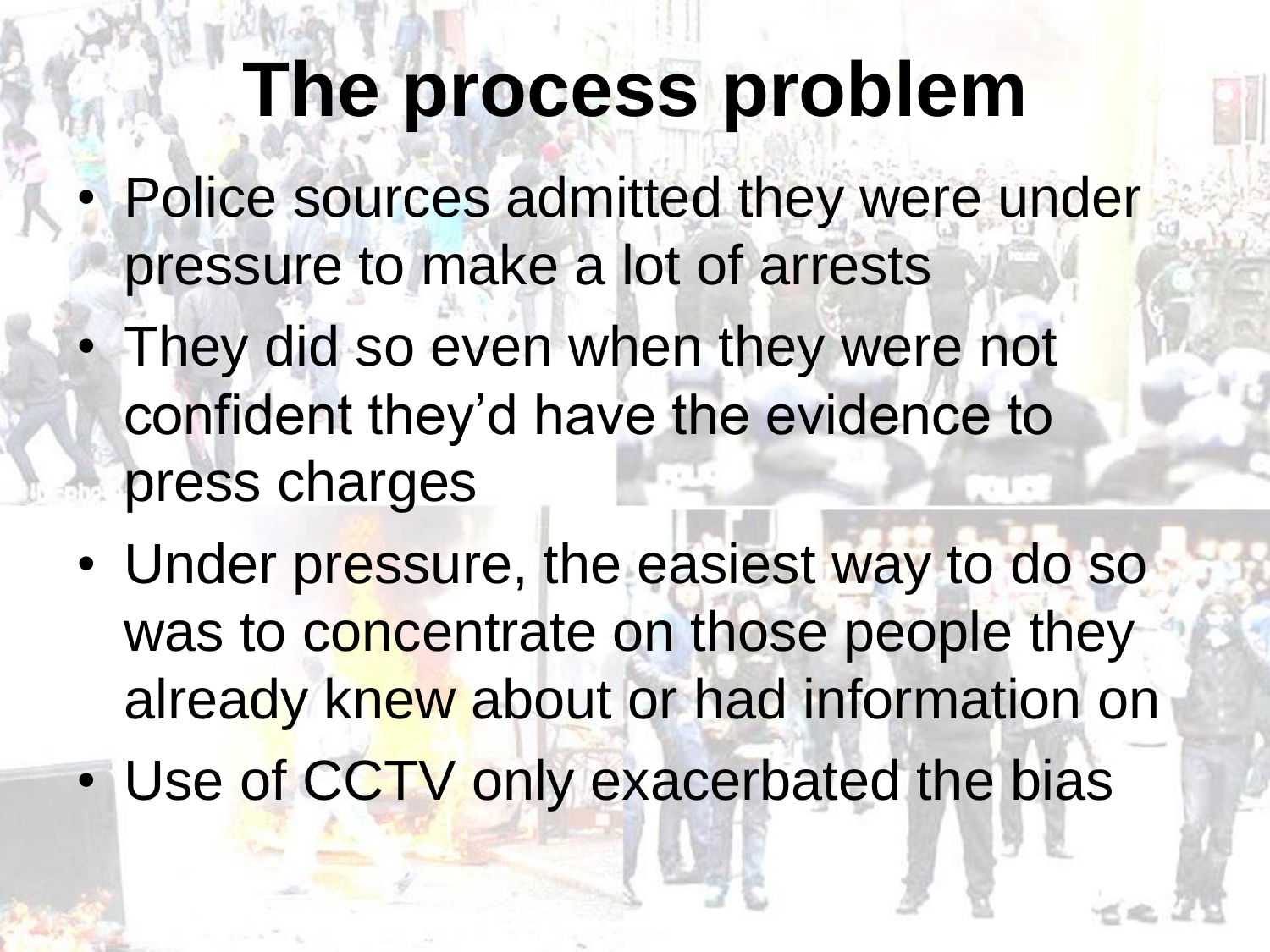# **The process problem**

|                       | Known to police                 | Not known to police               |
|-----------------------|---------------------------------|-----------------------------------|
| <b>Face uncovered</b> | Most likely to be<br>identified | Requires public<br>identification |
| <b>Face covered</b>   | Less likely to be<br>identified | Least likely to be<br>identified  |



•The problem is one of *circularity*.

•The high percentage of 'criminals' in the arrest figures represents selective fishing by the police

•Previous research: Arrest/conviction figures not necessarily representative of crowd composition.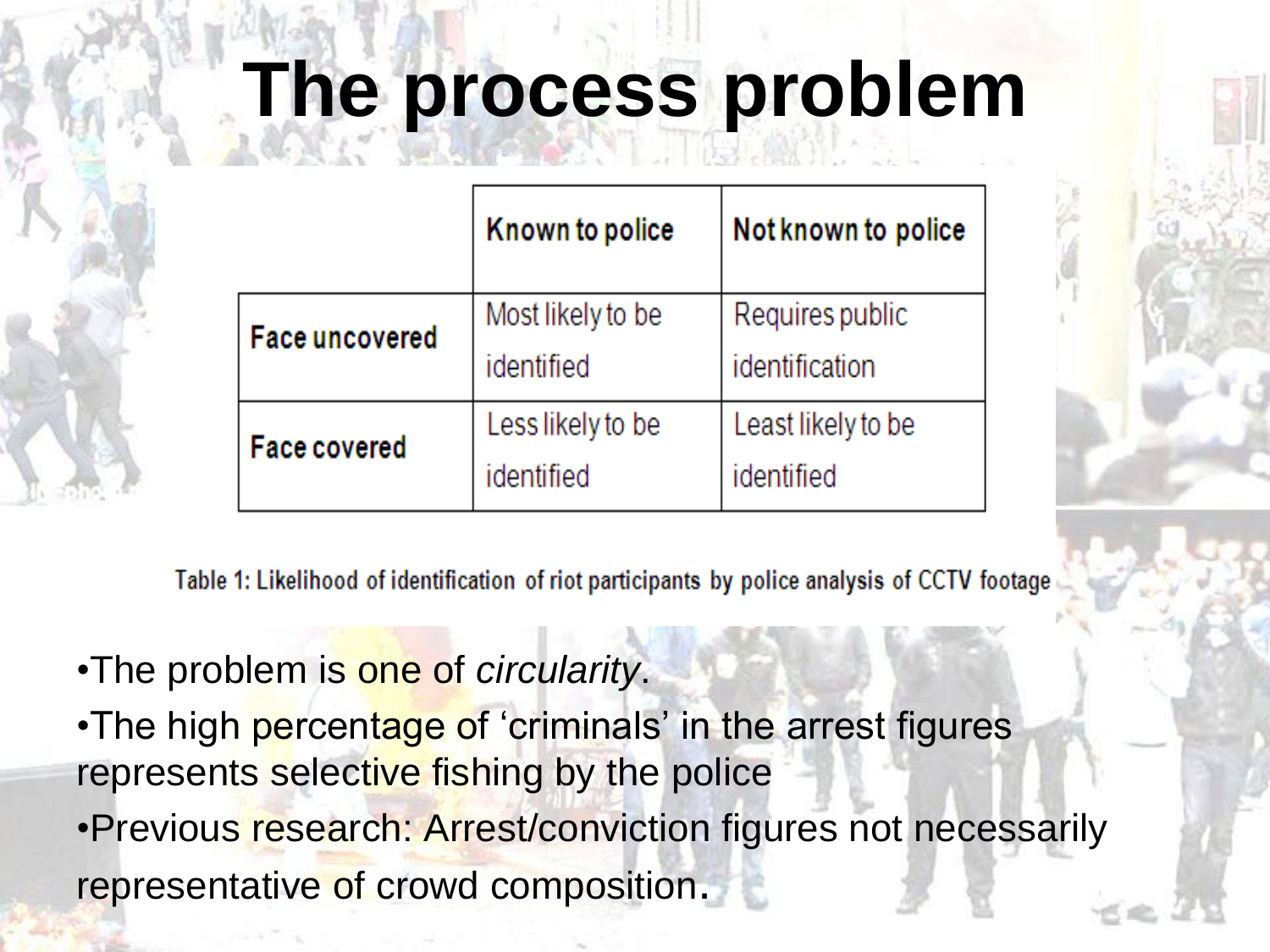#### **Figures used to explain the riots as a convergence of individuals with uncivilized predispositions:** Final comments

- Latest MoJ statistics report (8th June 2012) states that 3,051 people appeared before the courts for offences committed during the August 'riots'.
- No info now on their past criminal records!
- The other contentious category was *'gang members'*
- In August 2011, the Met said that 28% of those arrested were *'gang members'*; the PM said that gangs *'orchestrated'* the events
- By September, the Home Secretary admitted that the percentage of gang members to overall arrestees had dropped
- By October, a Home Office report stated that gangs *'did not play a pivotal role'*
- The original data was *arrest rates* (no data on percentage of those *convicted* who were gang members):
- **Circularity:** government had decided that *'gang members'* were the problem and so *'gang members'* were arrested!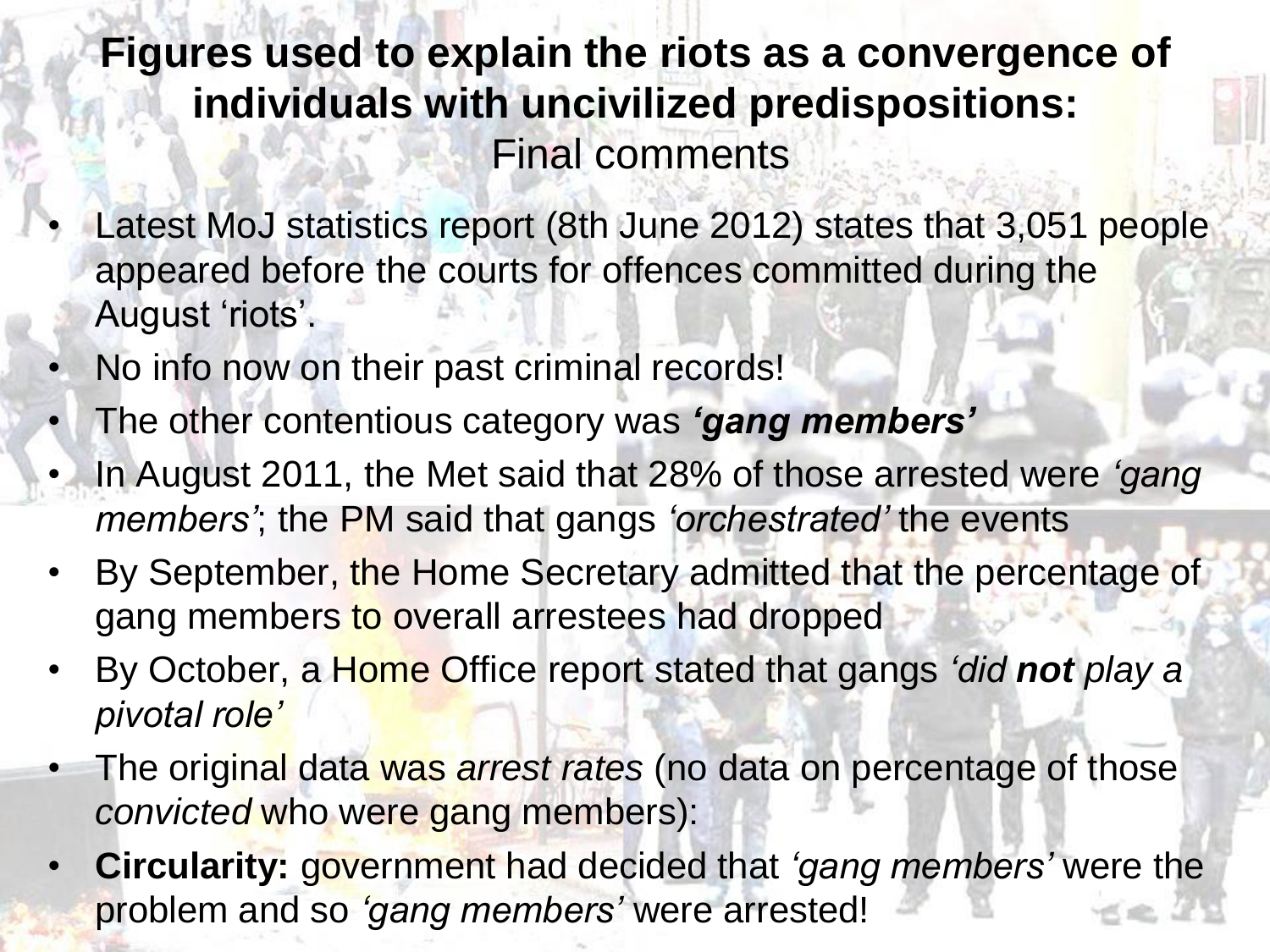**Figures used to suggest rioters' behaviour was affected by submergence**

• Rioters *'destroying their own community'* – 'local shops' 'family businesses', as well as the effects of arson on private properties.

#### The issues:

- 1. The anecdotes and 'exemplars' versus the actual data
- 2. The issue of coding and counting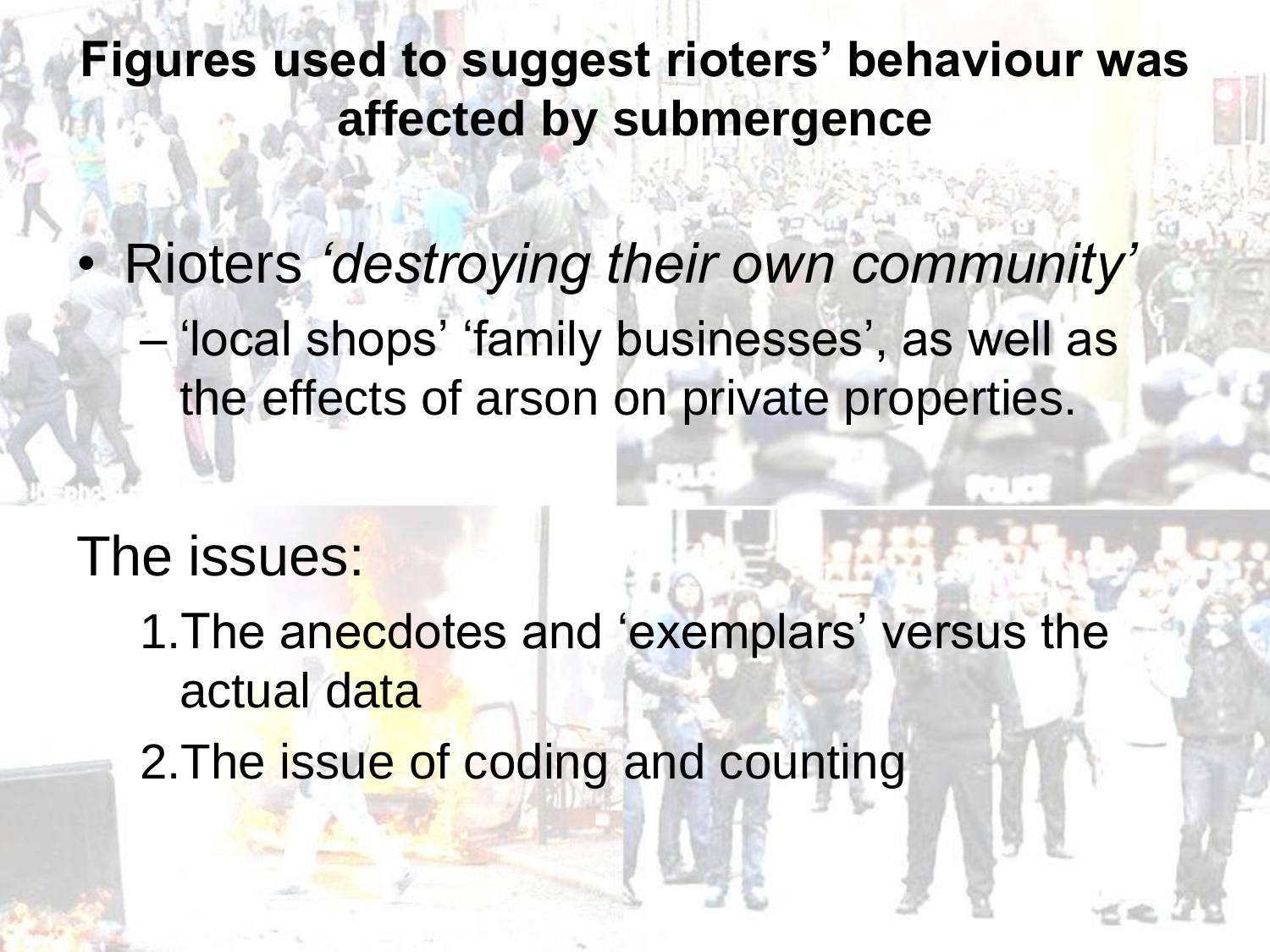

**1.** 'Small independent retailers'  $= 213$ (9%) of 2,278 targets **2.** 'Electrical' and 'clothing' are the biggest single categories (22%), suggesting selectivity (high value goods) rather than mindlessness.

**Figure 3**: Types of commercial premises targeted nationwide in the August 2011 disorders (source: Home Office)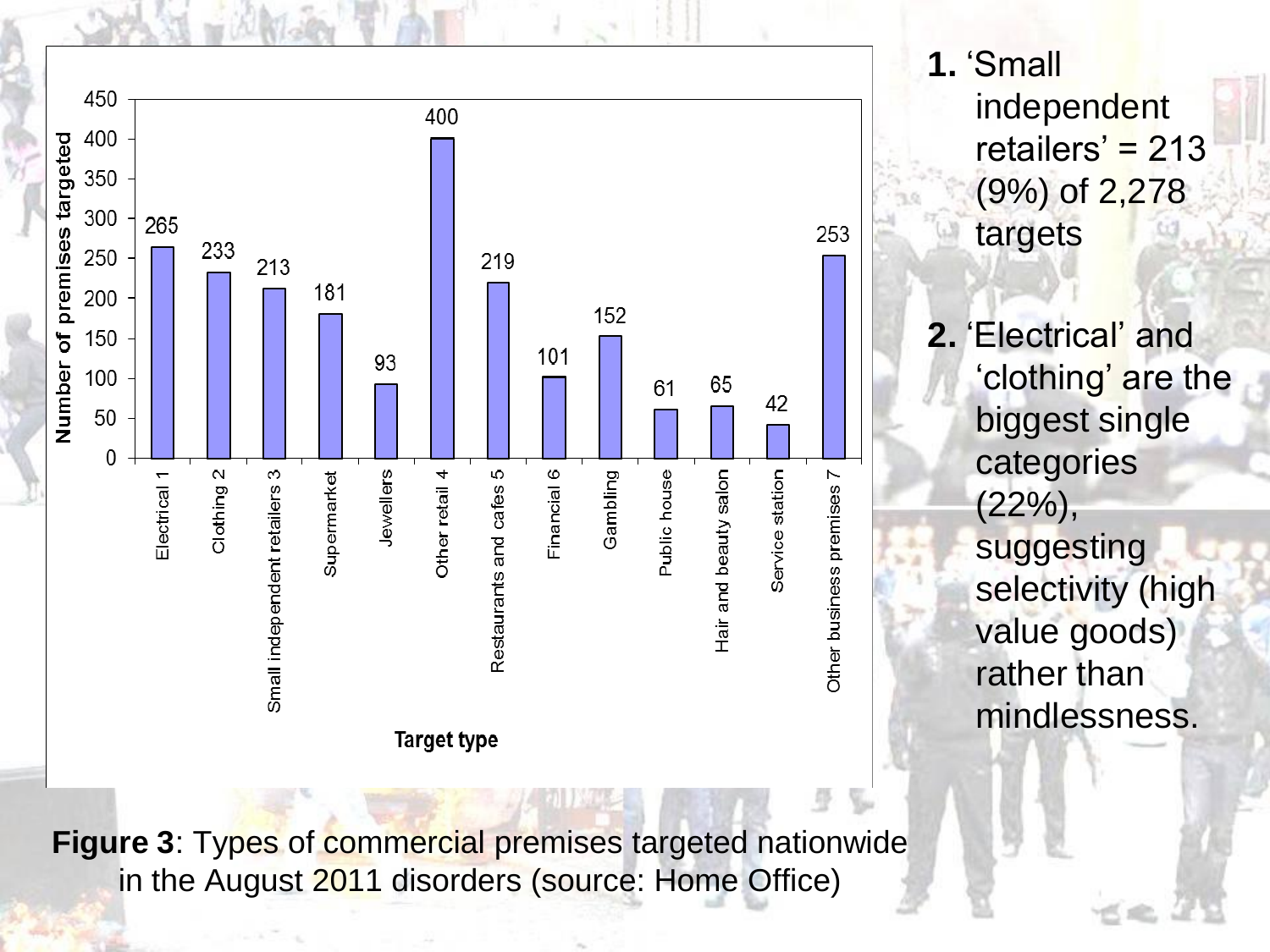

equation of 'local' retailers and businesses with psychological community **4.** This organization of data loses the differences within districts. In areas like Tottenham there was clear selectivity. In some wealthy districts of London, people travelled there and targeted everything and everyone: *'discriminatingindiscrimination'*

**Figure 3**: Types of commercial premises targeted nationwide in the August 2011 disorders (source: Home Office)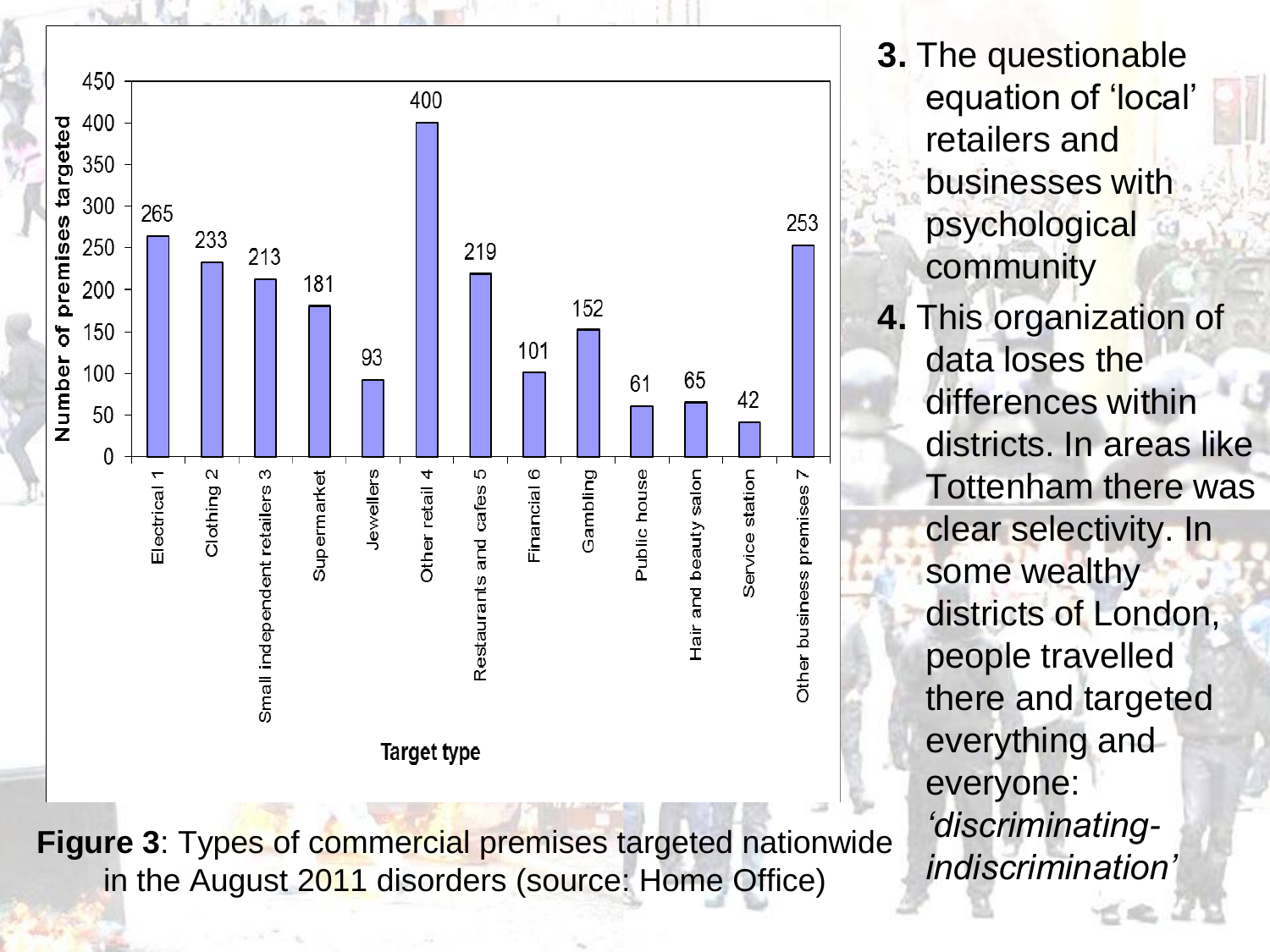**Figures used to suggest rioters' behaviour was affected by submergence** Final comments

The figure of 'at least 100 families made homeless by arson' was widely quoted after the events.

Actually, just two locations:

- 55 homes in Croydon (most damaged by a single fire)
- 45 in Tottenham (26 of which were above Carpetright)
- No evidence that private homes were directly targeted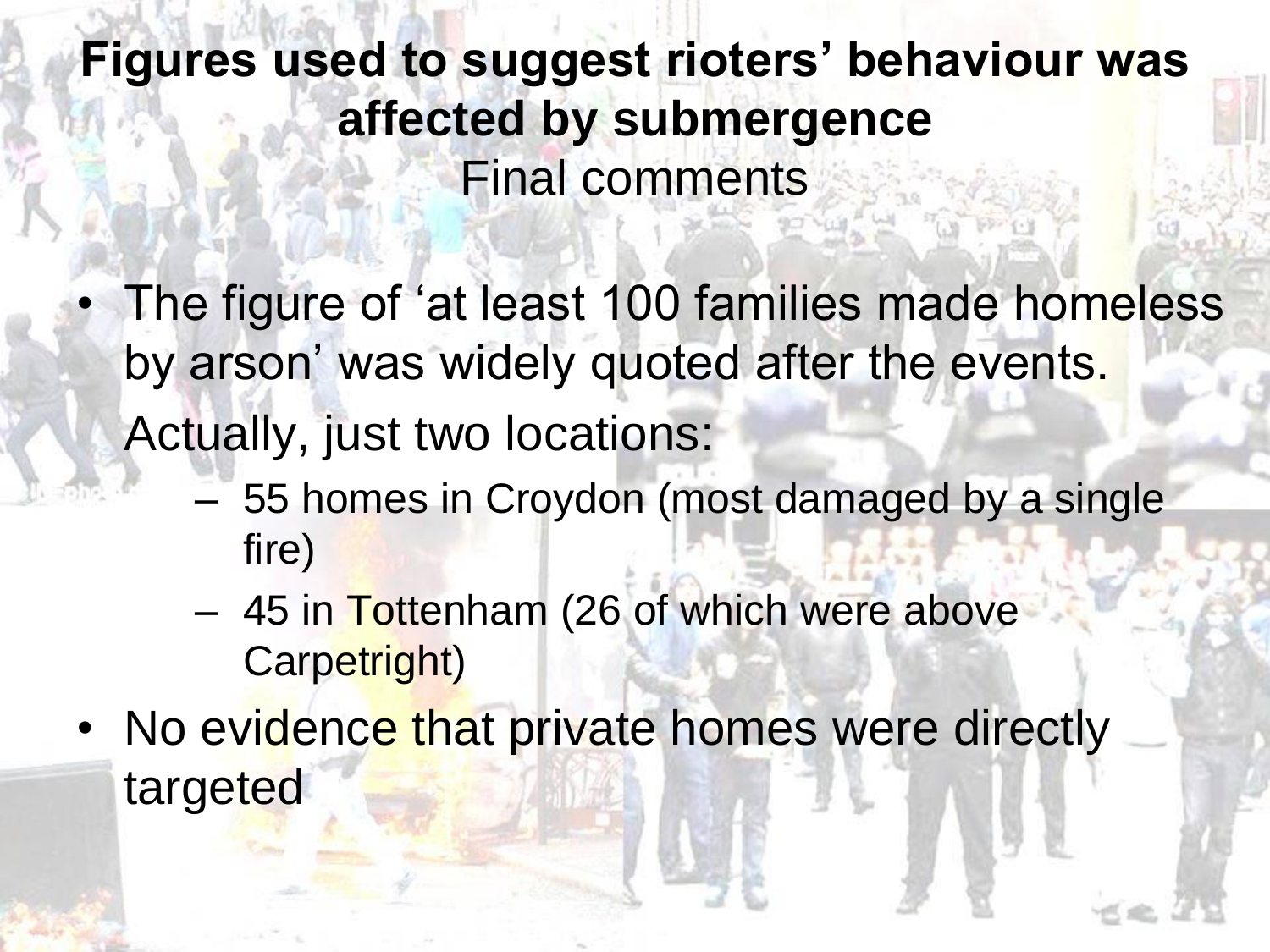# **Conclusions**

In principle, it is possible that the people who took part in the riots were criminals or people who acted indiscriminately or gratuitously

- BUT the figures used by politicians and others to make these kinds of claims were flawed
	- Misinterpretation of patterns in the data
	- Overlooking other patterns in the data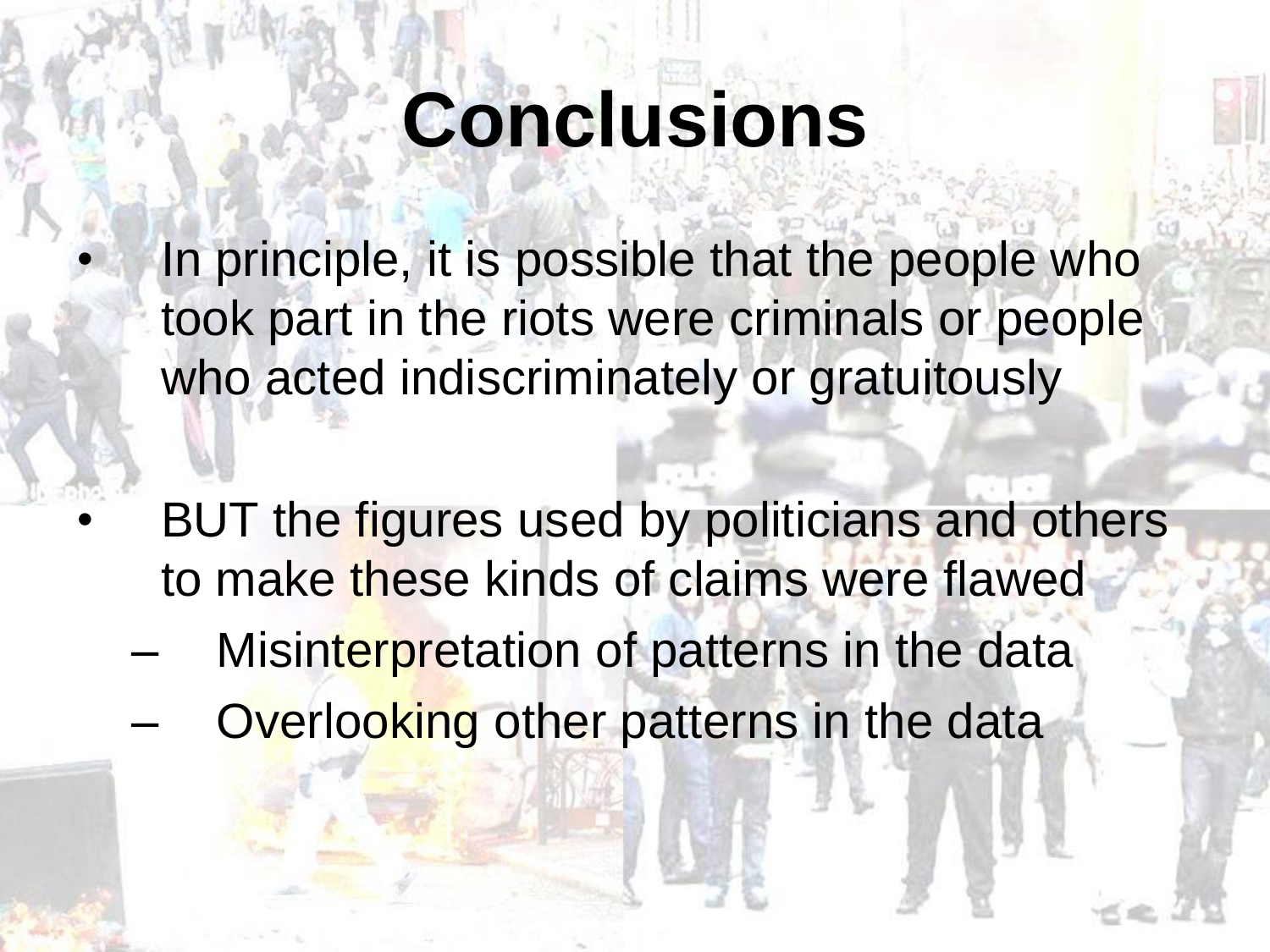# **Conclusions**

When the prime minister and home secretary argued that the figures showed that the problem was 'culture' and 'career criminals', they were rejecting other explanations, such as:

- government austerity measures (Taylor-Gooby, 2012)
- police practices of stop and search (Guardian, 2011)

• Like their academic counterparts (convergence and submergence), the two types of accounts of the riots of August 2011 are profoundly ideological

- They serve to render the riots marginal and meaningless rather than indicative of wider problems in society.
- If the rioters are an unrepresentative and tiny minority who are prone to behave that way anyway, and if what happened during the events was just a meaningless outburst, there is no need to change government policy or policing practices; rather, the 'solution' is to arrest those who are 'riot-prone' and to limit mass gatherings, perhaps through curfews.